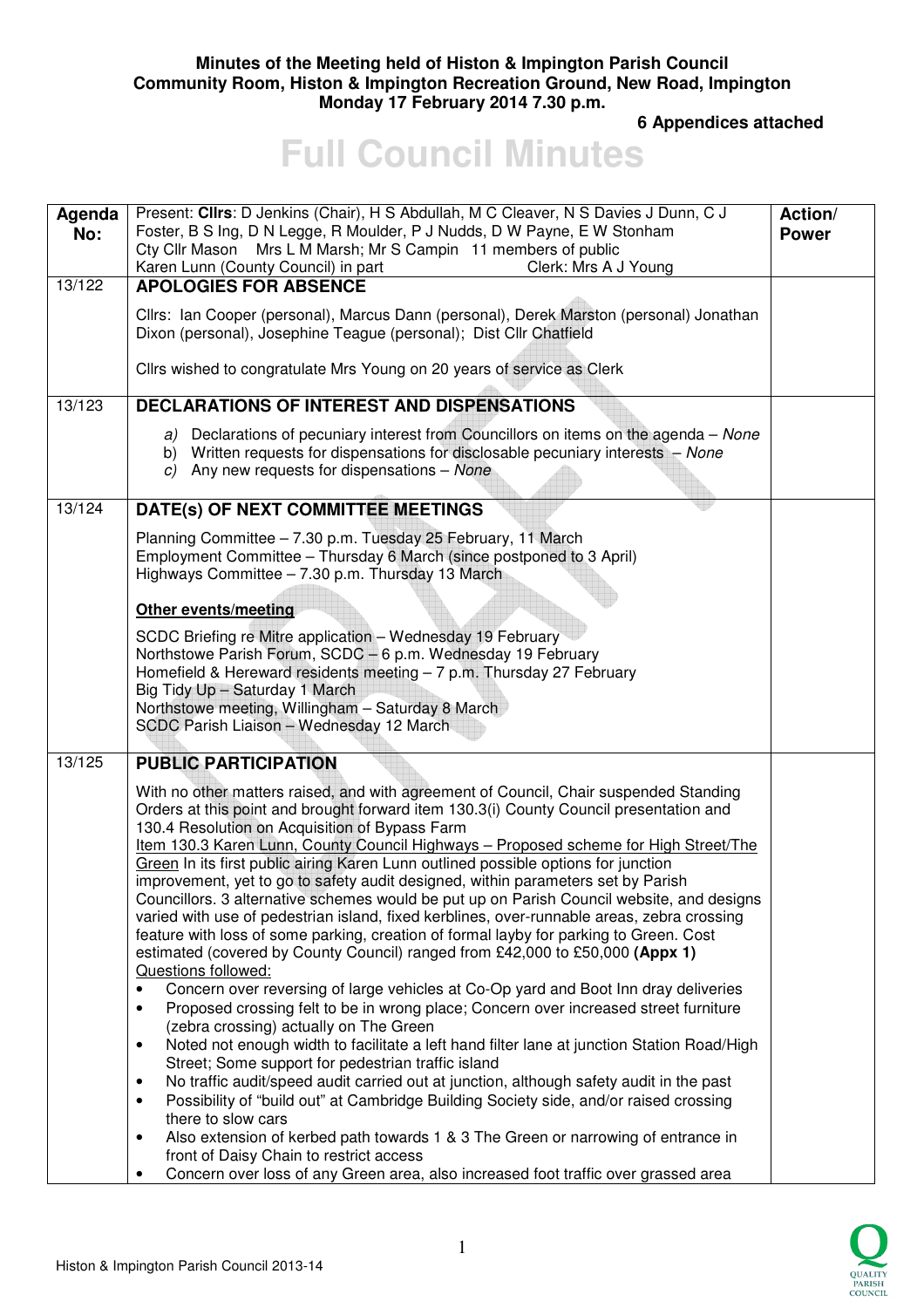| $\bullet$ | Legal status of Green, all footways in ownership of Histon & Impington Parish Council,                                                                                  |
|-----------|-------------------------------------------------------------------------------------------------------------------------------------------------------------------------|
| $\bullet$ | not part of adopted highway. Changes require permission by Secretary of State<br>Concern over possible resultant increase of abuse of double yellow lines with any loss |
|           | of parking at The Green; Blue Badge holder issues                                                                                                                       |
| $\bullet$ | Perceived need for HCV/HGV weight restriction ban along Station Road, noting those                                                                                      |
|           | with legitimate access would not be precluded                                                                                                                           |
| $\bullet$ | Noted Cllr Jenkins and Legge meeting Cty Officers shortly to discuss HCV access                                                                                         |
|           | limits on this main walking route                                                                                                                                       |
| $\bullet$ | Ideas for improvements for Junior School access by pedestrians, including access by                                                                                     |
|           | play area gate and B1049 drop off point. Cllr Davies confirmed the Junior School were                                                                                   |
|           | leading discussions on parents' concerns over this aspect<br>Chairman thanked Karen Lunn for attending and confirmed Highways Committee 13 March                        |
|           | would be looking at the issues. Dependant on safety audit outcome, any decision to                                                                                      |
|           | proceed would be subject to public consultation. Karen Lunn left the meeting                                                                                            |
|           |                                                                                                                                                                         |
|           | Item 130.4 Resolution Bypass Farm                                                                                                                                       |
|           | RESOLUTION: "Histon & Impington Parish Council agrees to;                                                                                                               |
|           | Acquire a 30 year leasehold interest in approximately 12 acres of land at Bypass                                                                                        |
|           | Farm Histon for a consideration of £72,500 to be financed from Section 106                                                                                              |
|           | monies currently held by the Parish Council, and engage the Council's Solicitors<br>to act in the purchase                                                              |
|           |                                                                                                                                                                         |
| $\bullet$ | Change the title of the Community Facilities Committee to the 'Community Park                                                                                           |
|           | <b>Project Committee'</b>                                                                                                                                               |
|           |                                                                                                                                                                         |
| $\bullet$ | Change the area of responsibility in the Committee terms of reference to                                                                                                |
|           | 'develop recreational and leisure facilities at Bypass Farm in line with the                                                                                            |
|           | aspirations of the community" Proposed Cllr N S Davies                                                                                                                  |
|           | Powerpoint presentation given in conjunction with report paper provided to all (Appx 2).                                                                                |
|           | Stressing the decision tonight was whether to acquire the lease only, Cllr Davies                                                                                       |
|           | highlighted financial implications in future years, particularly:                                                                                                       |
| $\bullet$ | Use of Section 106 moneys for the project, set aside for this use                                                                                                       |
| $\bullet$ | Maximum ultimate spend of £1 million would be estimated to entail 14% increase on                                                                                       |
|           | precept, incrementally over a number of years                                                                                                                           |
| $\bullet$ | Minimum spend would in fact reduce current amount budgeted for each year                                                                                                |
|           | Cllr Davies concluded with the questions:<br>Q: Do we need the space?<br>A Yes                                                                                          |
|           | Q: Will Bypass Farm help to meet the shortage?<br>A Yes                                                                                                                 |
|           | A Yes, potentially with an<br>Q: Could we afford it?                                                                                                                    |
|           | increase in precept                                                                                                                                                     |
|           | He spoke of pitfalls encountered with the Recreation Ground project and lessons learned.                                                                                |
|           | This site envisaged as complementary to the existing Recreation Ground, not a Recreation                                                                                |
|           | Ground Mark 2, with a very different mix of facilities                                                                                                                  |
| $\bullet$ | Questions/comments from residents present:<br>Query over Green Belt status and how use of productive agricultural land fitted in the                                    |
|           | Council's environmental credentials - area is designated recreational in Local Plan; if                                                                                 |
|           | open space is wanted for our residents, then Green Belt is the only option                                                                                              |
| $\bullet$ | Concern over extent of car parking/building in "phase 2". No detailed plans in place.                                                                                   |
|           | Restricted by planning law, financially and effect on neighbours. County Council would                                                                                  |
|           | need to approve any development                                                                                                                                         |
| $\bullet$ | Concern over effect on livelihood of current farmer. Confirmed the farmer was fully                                                                                     |
|           | aware and no effect on long term livelihood                                                                                                                             |
| $\bullet$ | Continued concern over resulting costs over 30 years of lease, initially over costs of                                                                                  |
|           | access roads etc. Re-iterated that any development could only be based on what                                                                                          |
|           | residents say they want and can afford as part of the public consultation, if lease<br>acquired. Access to site factored into minimum cost calculations                 |
| $\bullet$ | Query over future S106 expectations. Noted CIL (Community Infrastructure Levy) in                                                                                       |
|           | force from March 2015, resulting in less income than currently through Section 106.                                                                                     |
|           |                                                                                                                                                                         |

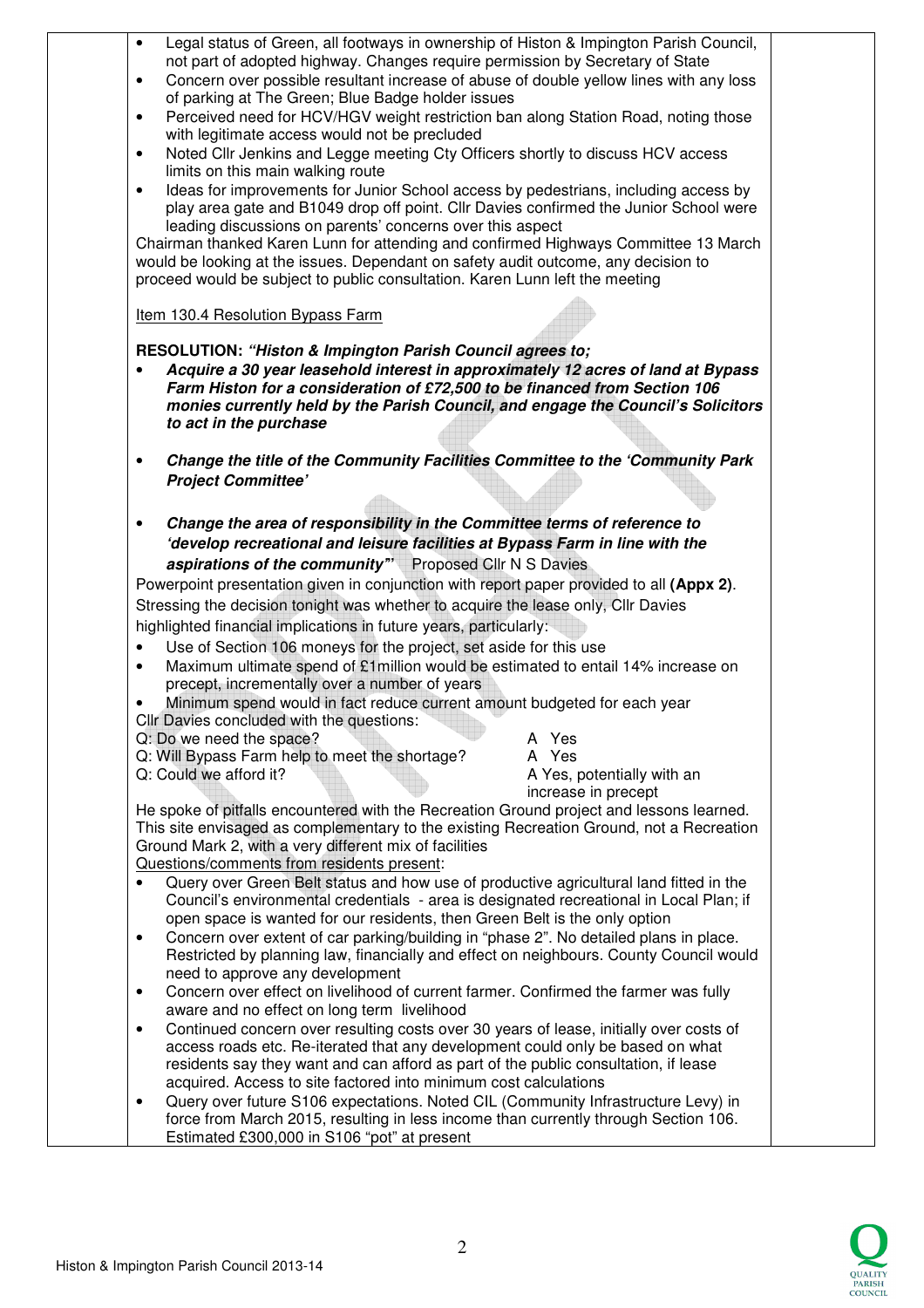|        | Some discussion on County Council's future development plans for Buxhall Farm, and<br>$\bullet$<br>availability of Bypass Farm with no housing development ties<br>Clarification on current Public Works Loan Board loans of £400,000, 9 years into a 20<br>$\bullet$<br>year loan, currently forming part of annual precept amount<br>Chairman read two emails, one from Marcus Dann (as resident) against the proposal, and<br>Geoffrey Smallwood, (Village Society) in favour<br>Standing Orders re-instated. Councillors continued debate:<br>Cllr Payne outlined concerns that a) outstanding deficit would not be met, and<br>suggested Compulsory Purchase may not have been properly explored. b)<br>Consultation should be carried out on spend before decision made whether to acquire<br>c) The 14% estimate increase on Council Tax did not take into account other known<br>increases in future years e.g. as result of employment legislation. This may take Band<br>D to over £100 were maximum spend to materialise<br>Cllr Ing had his own concerns over a) Compulsory Purchase routes, price would likely<br>$\bullet$<br>be set on hope-value and be unaffordable. An option to look at were village to expand<br>even more, and b) and c) when consultation undertaken it would need to be clear<br>what impact on precept would be of any options given<br>CIIr Nudds felt any resulting consultation must include all Histon & Impington open<br>space areas. Expressed disappointment at length of 30 year lease, which she felt<br>changed the whole dynamics of realistic aspirations for the area. Steven Conrad<br>(County Council) had verbally advised an extension may be considered were any<br>planning permission gained for a building (e.g. Scout and Guide). The immediate<br>availability for residents was important, for the next 30 years at least.<br>Cllr Cleaver supported retention as open space, but concerns over any<br>parking/infrastructure. Footpath/cycle routes/back access felt to be important<br>Proposed Cllr Davies, seconded Cllr Ing "Histon & Impington Parish Council agrees to;<br>Acquire a 30 year leasehold interest in approximately 12 acres of land at Bypass<br>Farm Histon for a consideration of £72,500 to be financed from Section 106<br>monies currently held by the Parish Council, and engage the Council's Solicitors<br>to act in the purchase<br>Change the title of the Community Facilities Committee to the 'Community Park<br>$\bullet$<br><b>Project Committee'</b><br>Change the area of responsibility in the Committee terms of reference to<br>$\bullet$<br>'develop recreational and leisure facilities at Bypass Farm in line with the<br>aspirations of the community"<br>8 in favour, 1 against, 2 abstentions and <b>agreed</b> . Some residents left meeting |             |
|--------|---------------------------------------------------------------------------------------------------------------------------------------------------------------------------------------------------------------------------------------------------------------------------------------------------------------------------------------------------------------------------------------------------------------------------------------------------------------------------------------------------------------------------------------------------------------------------------------------------------------------------------------------------------------------------------------------------------------------------------------------------------------------------------------------------------------------------------------------------------------------------------------------------------------------------------------------------------------------------------------------------------------------------------------------------------------------------------------------------------------------------------------------------------------------------------------------------------------------------------------------------------------------------------------------------------------------------------------------------------------------------------------------------------------------------------------------------------------------------------------------------------------------------------------------------------------------------------------------------------------------------------------------------------------------------------------------------------------------------------------------------------------------------------------------------------------------------------------------------------------------------------------------------------------------------------------------------------------------------------------------------------------------------------------------------------------------------------------------------------------------------------------------------------------------------------------------------------------------------------------------------------------------------------------------------------------------------------------------------------------------------------------------------------------------------------------------------------------------------------------------------------------------------------------------------------------------------------------------------------------------------------------------------------------------------------------------------------------------------------------------------------------------------------------------------------------------------------------------------------------|-------------|
| 13/126 | TO APPROVE minutes of the Meeting held 20 January 2013                                                                                                                                                                                                                                                                                                                                                                                                                                                                                                                                                                                                                                                                                                                                                                                                                                                                                                                                                                                                                                                                                                                                                                                                                                                                                                                                                                                                                                                                                                                                                                                                                                                                                                                                                                                                                                                                                                                                                                                                                                                                                                                                                                                                                                                                                                                                                                                                                                                                                                                                                                                                                                                                                                                                                                                                        |             |
|        | All in favour to <b>accept</b> as a true record of meeting                                                                                                                                                                                                                                                                                                                                                                                                                                                                                                                                                                                                                                                                                                                                                                                                                                                                                                                                                                                                                                                                                                                                                                                                                                                                                                                                                                                                                                                                                                                                                                                                                                                                                                                                                                                                                                                                                                                                                                                                                                                                                                                                                                                                                                                                                                                                                                                                                                                                                                                                                                                                                                                                                                                                                                                                    |             |
| 13/127 | <b>MATTERS ARISING FROM PREVIOUS MEETING</b>                                                                                                                                                                                                                                                                                                                                                                                                                                                                                                                                                                                                                                                                                                                                                                                                                                                                                                                                                                                                                                                                                                                                                                                                                                                                                                                                                                                                                                                                                                                                                                                                                                                                                                                                                                                                                                                                                                                                                                                                                                                                                                                                                                                                                                                                                                                                                                                                                                                                                                                                                                                                                                                                                                                                                                                                                  |             |
|        | <b>Actions List (Appx 3)</b>                                                                                                                                                                                                                                                                                                                                                                                                                                                                                                                                                                                                                                                                                                                                                                                                                                                                                                                                                                                                                                                                                                                                                                                                                                                                                                                                                                                                                                                                                                                                                                                                                                                                                                                                                                                                                                                                                                                                                                                                                                                                                                                                                                                                                                                                                                                                                                                                                                                                                                                                                                                                                                                                                                                                                                                                                                  |             |
| 13/128 | <b>CO-OPTION TO PARISH COUNCIL</b>                                                                                                                                                                                                                                                                                                                                                                                                                                                                                                                                                                                                                                                                                                                                                                                                                                                                                                                                                                                                                                                                                                                                                                                                                                                                                                                                                                                                                                                                                                                                                                                                                                                                                                                                                                                                                                                                                                                                                                                                                                                                                                                                                                                                                                                                                                                                                                                                                                                                                                                                                                                                                                                                                                                                                                                                                            | <b>Next</b> |
|        | Applications received for vacancy from Nick Wood, unable to attend the meeting. Deferred<br>to next agenda. Chair advised Janet Diplock had resigned from Council for personal<br>reasons. Second vacancy to be advertised next agenda. Letter of interest received from<br>Kevin Andrews Noting vacancy on Youth (1), Environment (1), Planning (3). Cllr Nudds<br>nominated as Planning Committee member, all agreed                                                                                                                                                                                                                                                                                                                                                                                                                                                                                                                                                                                                                                                                                                                                                                                                                                                                                                                                                                                                                                                                                                                                                                                                                                                                                                                                                                                                                                                                                                                                                                                                                                                                                                                                                                                                                                                                                                                                                                                                                                                                                                                                                                                                                                                                                                                                                                                                                                        | agenda      |
| 13/129 | <b>TO RECEIVE REPORTS</b>                                                                                                                                                                                                                                                                                                                                                                                                                                                                                                                                                                                                                                                                                                                                                                                                                                                                                                                                                                                                                                                                                                                                                                                                                                                                                                                                                                                                                                                                                                                                                                                                                                                                                                                                                                                                                                                                                                                                                                                                                                                                                                                                                                                                                                                                                                                                                                                                                                                                                                                                                                                                                                                                                                                                                                                                                                     |             |
| 129.1  | County Clirs and District Councillors Reports: County Council written report for<br>January accepted from Cty Cllr Jenkins covering: Northstowe; Police; meetings attended.<br>Cllr Mason reported that development proposals for Worts Causeway in Green Belt had<br>been "called in" and would go back to Cabinet<br>District Council written report accepted from Dist Cllr Stonham covering: Full Council;                                                                                                                                                                                                                                                                                                                                                                                                                                                                                                                                                                                                                                                                                                                                                                                                                                                                                                                                                                                                                                                                                                                                                                                                                                                                                                                                                                                                                                                                                                                                                                                                                                                                                                                                                                                                                                                                                                                                                                                                                                                                                                                                                                                                                                                                                                                                                                                                                                                |             |

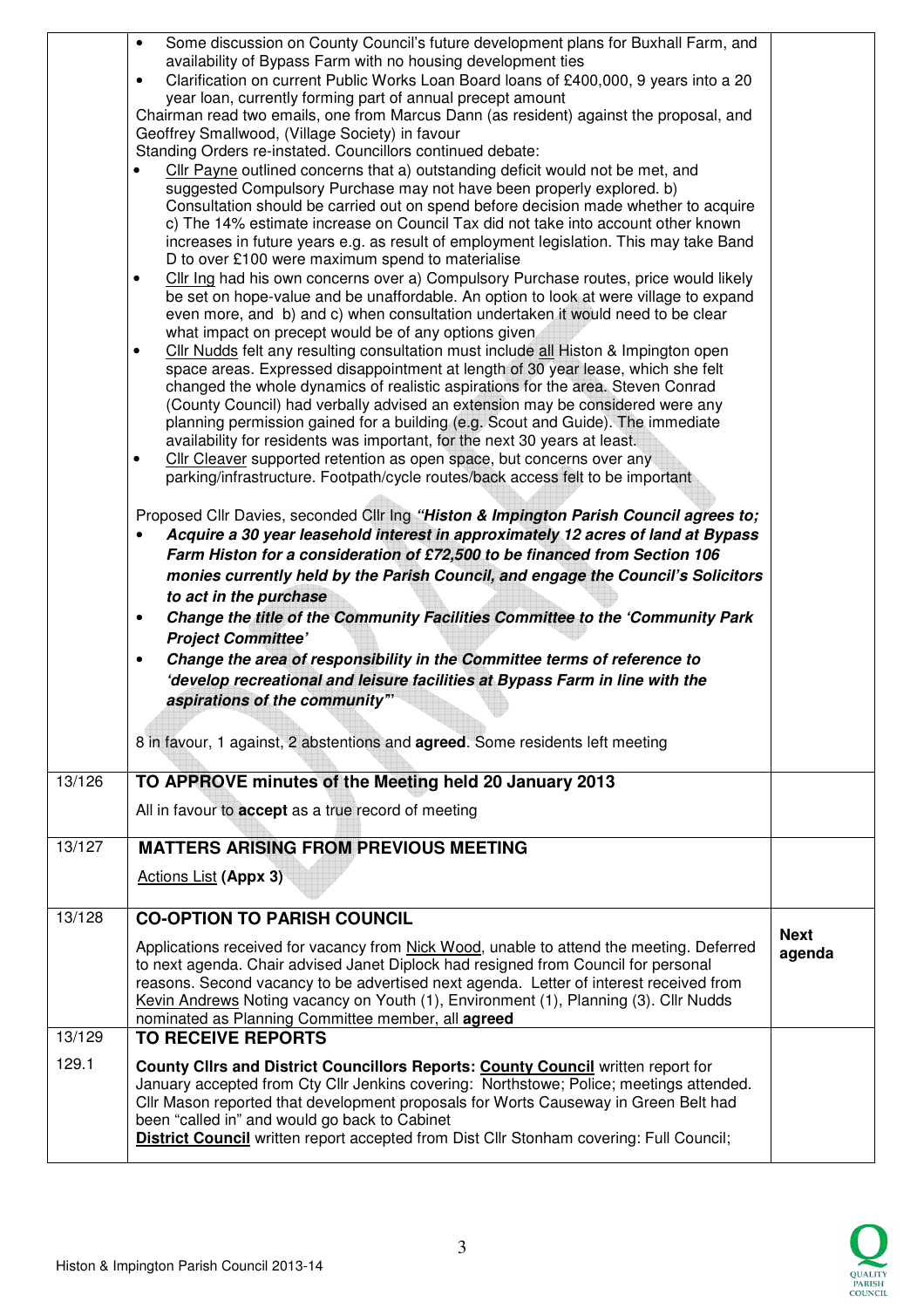|                | Histon Junior/Infant School parking issues; A14; Orchard Park. Additional discussion:<br>Reports that some areas of villages do not receive South Cambs Magazine                        |                              |
|----------------|-----------------------------------------------------------------------------------------------------------------------------------------------------------------------------------------|------------------------------|
|                | Disappointment voiced that South Cambs had refused to give any portion of grant<br>$\bullet$                                                                                            |                              |
|                | money from Government to Parish Councils<br>Disappointment Histon & Impington Parish Council had not been consulted on recent<br>$\bullet$                                              |                              |
|                | Orchard Park developments despite being within 10m of our Parish. Noted CEO Jean                                                                                                        |                              |
|                | Hunter to attend March meeting                                                                                                                                                          |                              |
|                | Dist Cllrs requested to investigate decisions being taken on tree works at 85a Station<br>$\bullet$<br>Road, with particular reference to legal aspects                                 |                              |
| 129.2          | Clerks Report (Pq $1 \& 2$ ) (Appx 4) Accepted. Particular note of delegated spend items;                                                                                               |                              |
|                | expenses claims to be with Clerk as soon as possible and email response time constraints.                                                                                               |                              |
|                | Proposed Cllr Ing, seconded Cllr Cleaver, all <b>agreed</b> to delegate power for emergency                                                                                             |                              |
|                | spending to transfer to Chelsea Presland during Clerks' absence from office during<br>February/March. This likely to entail only emergency works for Health & Safety reasons            |                              |
| 129.3          | Chairman's Report (Appx 5) Accepted. Chair highlighted issues surrounding AGM plans                                                                                                     |                              |
|                | for May and proposals to use April meeting for forward planning, not a formal parish council                                                                                            |                              |
|                | meeting<br>Other Committee Chair reports/items:                                                                                                                                         |                              |
| 129.4          | Employment Committee next meeting due 3 April.                                                                                                                                          |                              |
| 129.5          | Kings Meadow Committee next meeting due 26 March                                                                                                                                        |                              |
| 129.6          | Youth Committee informal meeting held 10 February, next meeting due 7 March                                                                                                             |                              |
|                | Any Working Group/Task and Finish Group reports:                                                                                                                                        |                              |
| 129.7<br>129.8 | Communication and Engagement Working Party meeting held 13 February notes available                                                                                                     |                              |
|                | Public Art Working Party Cllr Payne reported gate due for April installation. Issues with<br>signage and "QR" mark still to be decided                                                  |                              |
| 129.9          | A14 Working Party Highways Agency meeting 30 January. Meeting with Sir James Paice                                                                                                      |                              |
|                | MP held 14 February                                                                                                                                                                     |                              |
| 129.10         | 20/20 Project Task and Finish meeting held 13 February, no formal notes produced<br>Neighbourhood Plan Task & Finish public open session held 6 February.                               |                              |
| 129.11         | - To agree geographical scope of Parish involvement                                                                                                                                     |                              |
|                | - To agree approach to South Cambs District Council to activate Plan process                                                                                                            | <b>Kings</b>                 |
|                | Proposed Cllr Dunn, seconded Cllr Nudds all in favour and agreed to bring issue to Kings<br>Meadow Committee 26 March for clarification on area to be included. As a result of that,    | Meadows /<br><b>Planning</b> |
|                | Planning Committee delegated to proceed with advising South Cambs accordingly                                                                                                           | <b>Committees</b>            |
| 129.12         | Drainage Task & Finish meeting held 12 February. Report provided (Appx 6). Allotment                                                                                                    |                              |
|                | Officer advised 25% of Gatehouse Road allotment site had been underwater 10" - 1ft.                                                                                                     |                              |
| 13/130         | TO ACCEPT COMMITTEE REPORTS note actions and agree                                                                                                                                      |                              |
| 130.1          |                                                                                                                                                                                         |                              |
|                | Recreation Ground Committee draft minutes 27 January provided to all. Next meeting due                                                                                                  |                              |
|                | 24 March.                                                                                                                                                                               |                              |
|                | <b>RESOLUTION:</b><br>"Histon & Impington Parish Council agree to authorise Cllrs Davies and Ing to enter                                                                               |                              |
|                | into discussions with IVC to explore ways in which it might be possible for IVC and                                                                                                     |                              |
|                | the Parish Council to co-operate regarding the use of sporting and other leisure                                                                                                        | <b>BSI/NSD</b>               |
|                | facilities" Proposed Cllr Davies, seconded Cllr Stonham all in favour and agreed. Clarified<br>this meeting would entail setting Terms and Conditions of any agreement on co-operation, |                              |
|                | Recreation Clerk to attend and take notes for draft report back to Recreation Ground                                                                                                    |                              |
| 130.2          | Committee before referring back to Full Council                                                                                                                                         |                              |
|                | Planning Committee draft minutes 28 January, 11 February provided to all. Next meeting<br>due 25 February. Noted proposal now to form a Task & Finish Group, not Sub-Committee,         |                              |
|                | to look at parishing/governance issues of Darwin Green; not planning applications. Task &                                                                                               | <b>DWP/BSI/</b>              |
|                | Finish Group to meet SCDC to discuss potential boundaries. Agreed membership: Cllrs                                                                                                     | <b>EWS/MPD</b>               |
| 130.3          | Payne, Ing, Stonham and Dann (if willing)<br>Highways Committee draft minutes 23 January provided to all. Next meeting due 13                                                           |                              |
|                | March. Karen Lunn had spoken during Public Participation (item 125). Car Park Barrier                                                                                                   |                              |
|                | Proposed Cllr Ing, seconded Cllr Payne agreed to vire £1656 from reserves if required to                                                                                                |                              |
|                | cover this unbudgeted item. Site visit with neighbour planned prior to any installation.<br>Histon Junior School meeting held 31 January. Noted on-going issue led by school,           |                              |
|                | involving parents. Cllrs Davies and Legge declared interest as School Governors.<br>Suggestions made for poster campaign by children, as had been successful at Early Years             |                              |

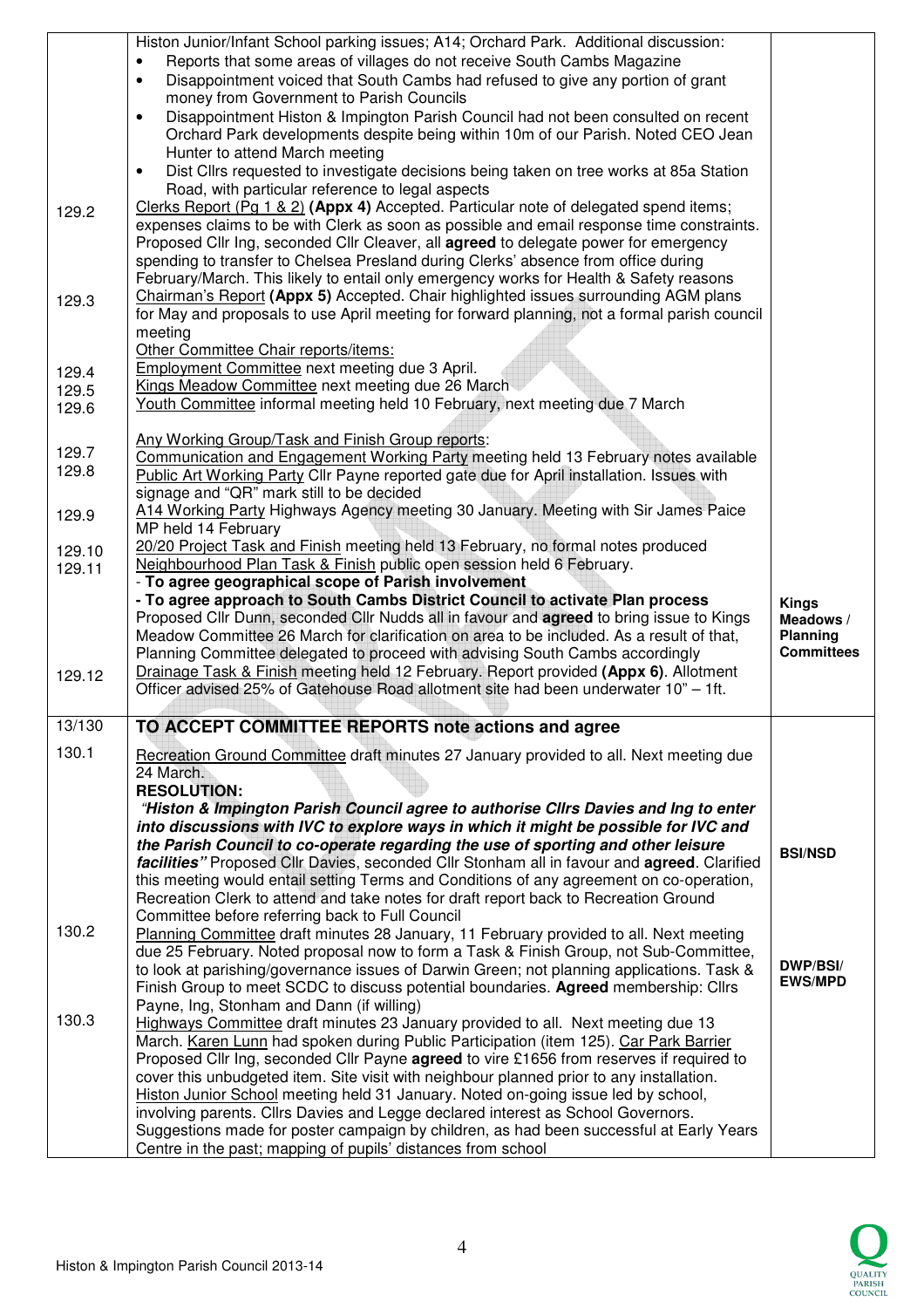| 130.4  | Community Facilities draft minutes 29 January provided to all. Next meeting due 20 March.                                     |  |
|--------|-------------------------------------------------------------------------------------------------------------------------------|--|
|        | Bypass Farm resolution dealt with at start of meeting (Item 125)                                                              |  |
| 130.5  | Environment Committee draft minutes 4 February provided to all. Next meeting due 22                                           |  |
|        | April. All agreed to allow fair option of opening Sunday 29 <sup>th</sup> June.                                               |  |
|        | Sustainability Workshop Report provided. Proposed Cllr Ing, seconded Cllr Payne, all                                          |  |
|        | agreed to support workshop on 5 April and to join South Cambs Sustainable Parish Energy                                       |  |
|        | Partnership (previously members as individual Parish Councils)                                                                |  |
| 13/131 | TO RECEIVE Finance & Administration Report                                                                                    |  |
| 131.1  | Delegated payment of accounts: noted (Appendix 4 Pgs 3 & 4)                                                                   |  |
| 131.2  | Approve payment of outstanding accounts due (Appendix 4 Pgs 3 & 4). Proposed Cllr                                             |  |
|        | Cleaver, seconded Cllr Foster all in favour and <b>agreed</b> to approve                                                      |  |
| 131.3  | Amounts Paid In and Correspondence (Appendix 4 Pgs 3 & 4) Noted.                                                              |  |
| 13/132 | <b>RECENT CORRESPONDENCE</b>                                                                                                  |  |
|        |                                                                                                                               |  |
| 132.1  | Circulating File available on request                                                                                         |  |
| 132.2  | IVC confirm receipt of £100,000 grant from Heritage Lottery awards to support a restoration                                   |  |
|        | project of Gropius building. Noted planning application for Gropius Hall for changes to                                       |  |
|        | gallery refused by SCDC, although recommended approval (with conditions) by Parish<br>Council                                 |  |
| 132.3  | Police Panel Cllr Abdullah attended panel 12 February, discussion covered:                                                    |  |
|        | - South Cambridgeshire has the lowest crime rate in Cambridgeshire and the lowest out of                                      |  |
|        | a group of 12 similar districts across the country with 30.9 reported crimes per 1000                                         |  |
|        | residents                                                                                                                     |  |
|        | - Histon and Impington parish has been the worst affected by the last rise in house                                           |  |
|        | burglaries over the last four month period and this remains a concern.                                                        |  |
|        | - Cambridgeshire Constabulary and the South Cambs Safer Neighbourhood team are                                                |  |
|        | trying to make sure that residents improve their own security to further deter burglaries and                                 |  |
|        | car crime.                                                                                                                    |  |
|        | - Members of the panel outlined the importance of reporting incidents of anti-social                                          |  |
|        | behaviour through the appropriate channels because if they are not dealt with promptly                                        |  |
|        | they attract other incidences of anti-social behaviour                                                                        |  |
|        | - Increase of inconsiderate parking outside primary schools                                                                   |  |
|        | - Village Facebook group is increasingly being used to spread inaccurate information and                                      |  |
|        | remarks regarding Local PCSO cover<br>Advice for reporting graffiti and defects to SCDC was to use direct systems, not Fix my |  |
|        | Street; Dist Cllrs to follow up Fix my Street reports and check these were getting through to                                 |  |
|        | District Council in meantime. Parish Council agreed to thank Sgt Rogerson for efforts as                                      |  |
|        | he was moving on                                                                                                              |  |
|        |                                                                                                                               |  |
| 13/133 | <b>MATTERS FOR NEXT AGENDA</b>                                                                                                |  |
|        | Noted Jean Hunter CEO SCDC attending                                                                                          |  |
|        | - Emergency Planning                                                                                                          |  |
|        |                                                                                                                               |  |
| 13/134 | Date of Next Meeting:                                                                                                         |  |
|        | Full Council: Monday 17 March 2014– Recreation Centre, Recreation Ground, New                                                 |  |
|        | Road, Impington                                                                                                               |  |
|        | Meeting closed 9.30 p.m.                                                                                                      |  |
|        |                                                                                                                               |  |